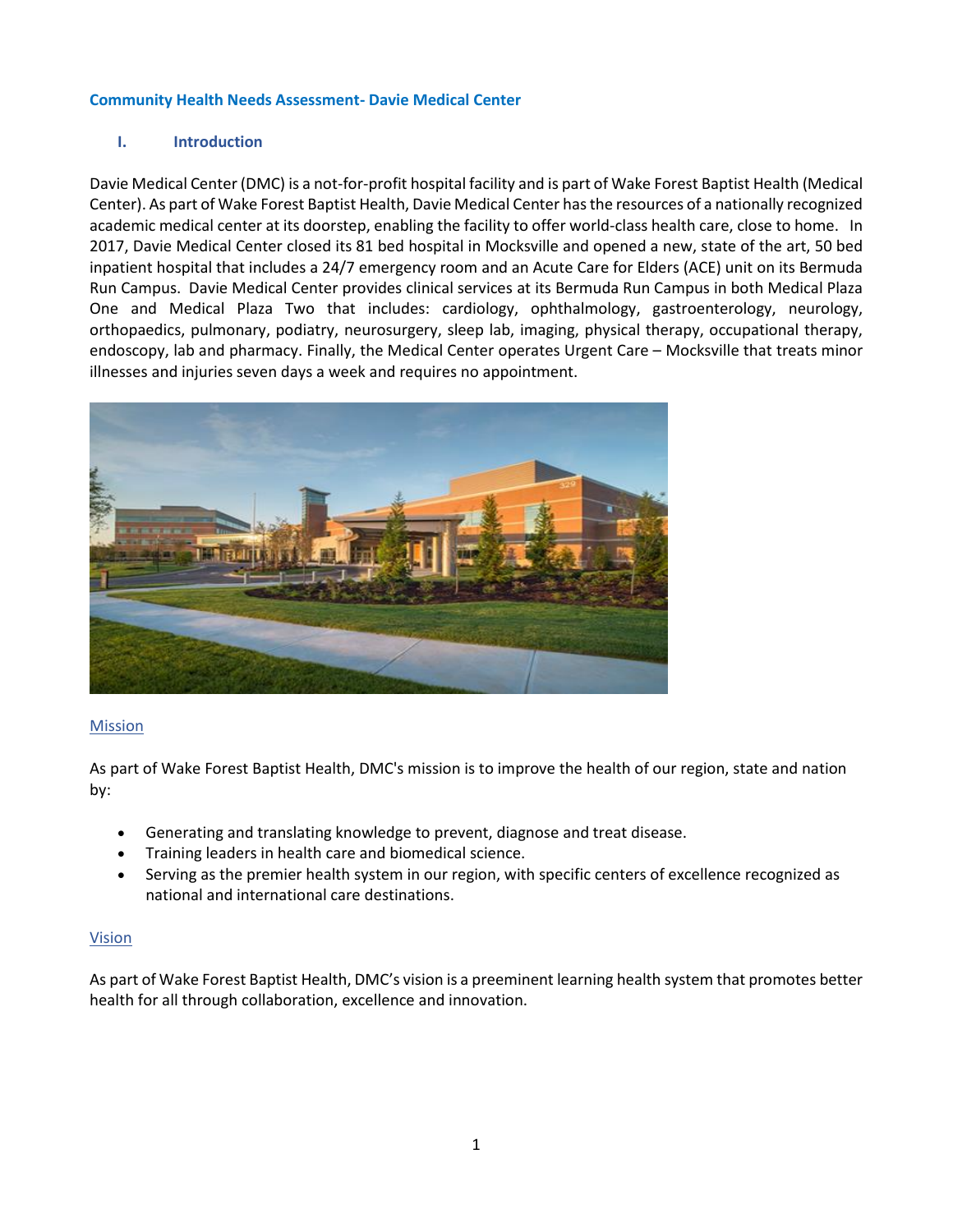#### **II. Purpose of Community Health Needs Assessment (CHNA)**

Davie Medical Center has a long history of engaging our communities in identifying health issues and implementing strategies to address the needs of the community. Ongoing, unprecedented increases in the demand for healthcare are challenging for communities and healthcare providers in this era of limited fiscal resources. In order to fulfill our mission and the requirements of the Affordable Healthcare Act for non-profit hospitals, Davie Medical Center has conducted its third needs assessment for the fiscal year 2020-2022 timeframe. This assessment is central to Davie Medical Center's community benefit/social accountability plan. By determining and examining the service needs and gaps in our community, Davie Medical Center can develop responses to address them through our community benefit plan and resources.

With the growing burden of chronic disease, the medical and public health communities are reexamining their roles and opportunities for more effective prevention and clinical interventions. The potential to significantly improve chronic disease prevention and impact morbidity and mortality from chronic conditions is enhanced by adopting strategies that incorporate a social ecology and place based perspective, realigning the patientphysician relationship, integrating population health perspectives into the chronic care model, and effectively engaging communities.

A Community Health Needs Assessment (CHNA) is an approach to collecting, analyzing and using data, including community input, to identify barriers to the health and wellbeing of its residents and communities leading to the development of goals and targeted action plans to achieve those goals. To undertake this mandate, Wake Forest Baptist Health formed an internal Community Benefit Steering Committee with representation from various departments and disciplines. Specifically, the Committee was charged to:

- Develop a comprehensive needs assessment and align with the WFBH's Strategic Plan
- Develop an implementation plan
- Monitor plan implementation and institute corrective measures if needed
- Evaluate the effectiveness of individual projects and the impact of community benefit initiatives as a whole
- Communicate the plan to external and internal audiences

The Community Benefit Steering Committee recommended using the following model to guide planning and programmatic efforts, and to explain to internal and external stakeholders the rationale for the Community.

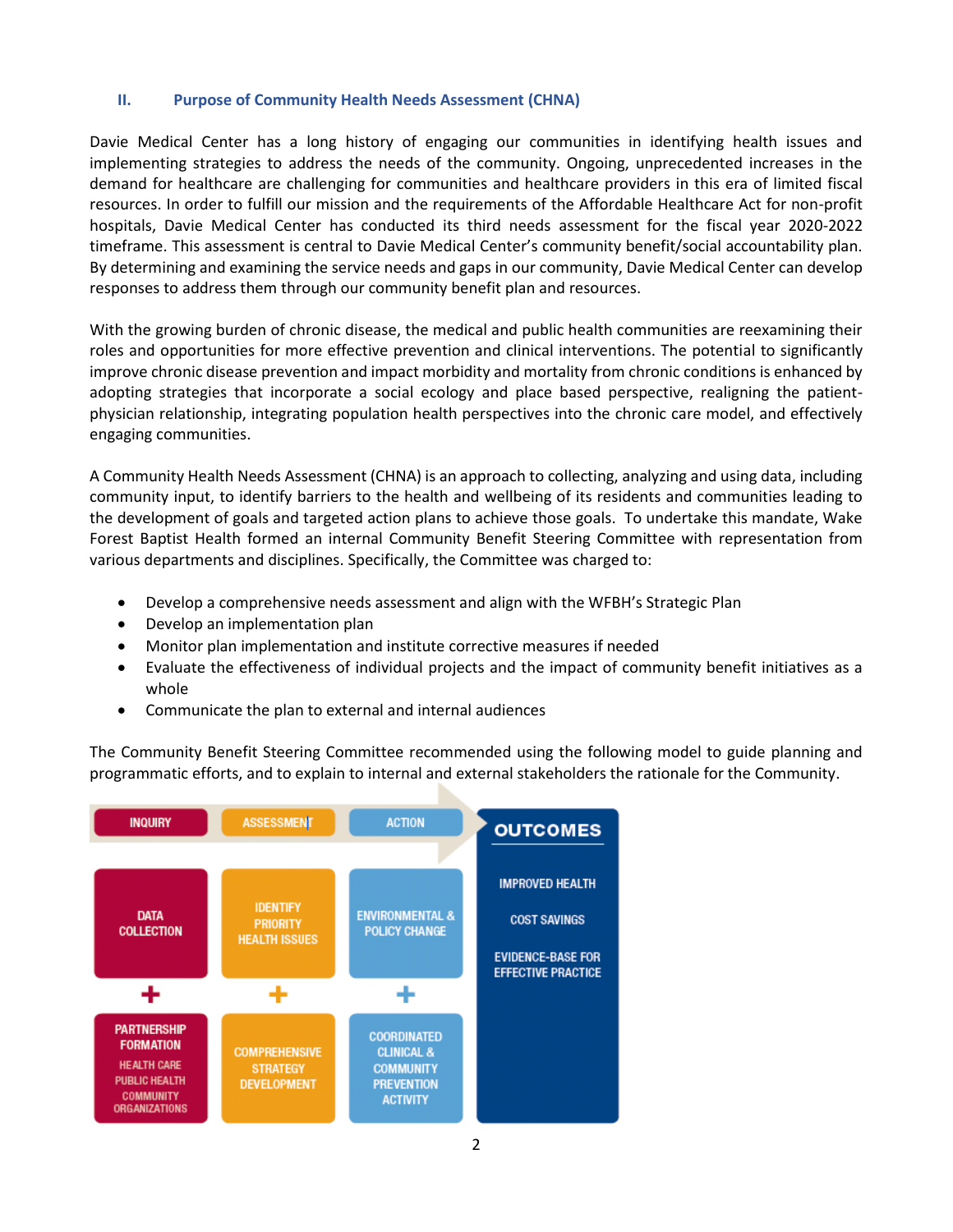### **III. Description of Community Served and How it was Determined**

### **Community Profile**

Davie County is located in the Piedmont Triad region of North Carolina. Widely rural, the county is characterized by rolling farmland. The nearest metropolitan area is Winston-Salem, located just 12 miles to the northeast. Davie County is bounded on the north by Yadkin County, on the northeast by Forsyth County, on the west by Iredell County, on the southeast by Davidson County and on the south by Rowan County. There are seven townships in Davie County. Mocksville is by far the largest municipality with 5,271 residents<sup>1</sup> and is also the county seat. Approximately 70% of the county's population is contained within rural areas of the County<sup>2</sup>. Davie County is bisected by Interstate 40, with Interstates 85 and 77 minutes away. This provides convenient access to Greensboro, Charlotte and Raleigh - just 34, 40, and 98 miles away, respectively. Approximately 61% of working Davie County residents travel outside the county to their employer on a daily basis<sup>3</sup>.

Davie County covers approximately 265 square miles and has a population of approximately 42,500, or 156 residents per square mile<sup>4</sup>. Davie County experienced growth approximating 3% annually between 2010 to 2017. Davie County is primarily comprised of three zip codes: 27028, 27006, and 27014 (PO Box).

Approximately 51% of Davie County's population is female. The majority of the County's population is white (84%)<sup>4</sup>. 42% of Davie County's population is between the ages of 20 to 54 years and 33% is over the age of 55.

Approximately 86% of the population is a high school graduate or higher with 24% of the population earning a bachelor's degree or higher. The drop-out rate in Davie County is 14.9%<sup>5</sup>. Most of the County's residents work in private industry. The median household income in Davie County as of 2016 was \$51,662 with approximately 11.6% at or below the poverty level.<sup>4</sup>



<sup>1</sup> http://www.census.gov/quickfacts/table/mocksvilletownnorthcarolina,daviecountynorthcarolina/PST045217

<sup>2</sup> http://www.city-data.com/county/Davie\_County-NC.html

<sup>3</sup> https://accessnc.nccommerce.com/DemoGraphicsReports/pdfs/countyProfile/NC/37059.pdf

<sup>4</sup> https://www.census.gov/quickfacts/fact/table/daviecountynorthcarolina,US/PST045217

<sup>5</sup> https://files.nc.gov/ncosbm/demog/CountyEstimatesOverview2016.pdf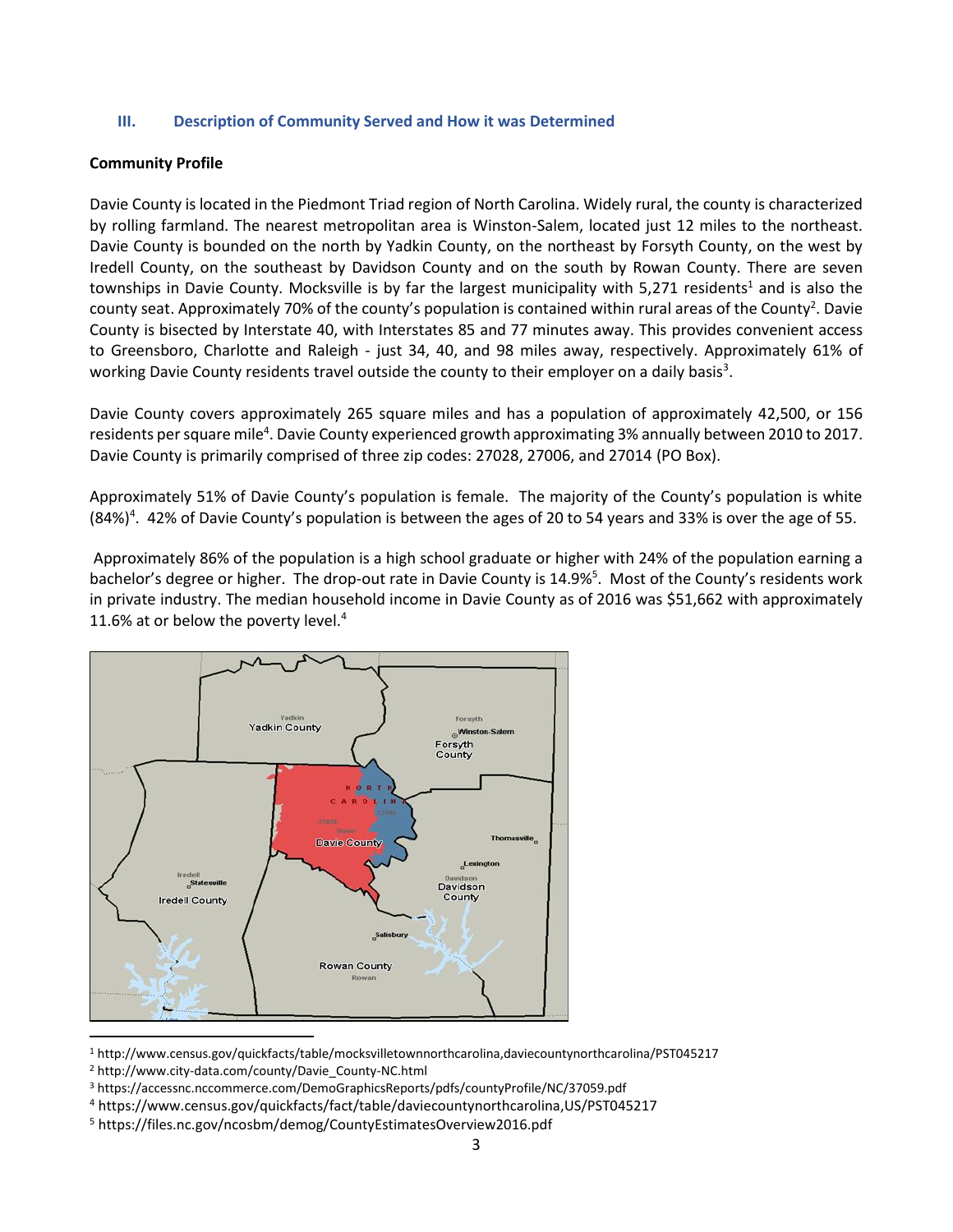Davie Medical Center – Bermuda Run is located in eastern Davie County, North Carolina. The Emergency Department at Davie Medical Center – Bermuda Run had approximately 17,000 visits during its fiscal year ending 6/30/18 (FY18), of which approximately 51.5% originated from Davie County. Forsyth and Yadkin Counties rounded out another approximate 34% of ED visits. Within Davie County, the majority of the ED visits (approximately 67%) originated from zip code 27028 which also comprised approximately 35% of total ED visits. During FY18, Davie Medical Center had 2,861 patient days and 1,504 inpatient admissions.

Outpatient surgeries at Davie Medical Center – Bermuda Run totaled approximately 3,350 during FY18. Of those cases, over 80% originated from eight counties: Forsyth, Davie, Guilford, Davidson, Stokes, Surry, Yadkin, and Wilkes. Davie County accounted for approximately 13% of outpatient surgeries, with the distribution more or less evenly split between zip codes 27028 and 27006.

In order to allocate resources and maximize the effectiveness of community initiatives, for the purpose of conducting the Community Health Needs Assessment, Davie Medical Center chose to narrow the focus to Davie County as well as neighborhoods that:

- Are geographically proximate to Davie Medical Center
- Have a density of high-risk patients who demonstrate poor health indicators (health disparities)
- Have individuals and organizations with developed and historical relationships with Davie Medical Center (such as FaithHealth and United Way) partner to address specific health and social issues

As indicated in the map (below), these communities include Census Tracts 801, 805, 806, and 807.

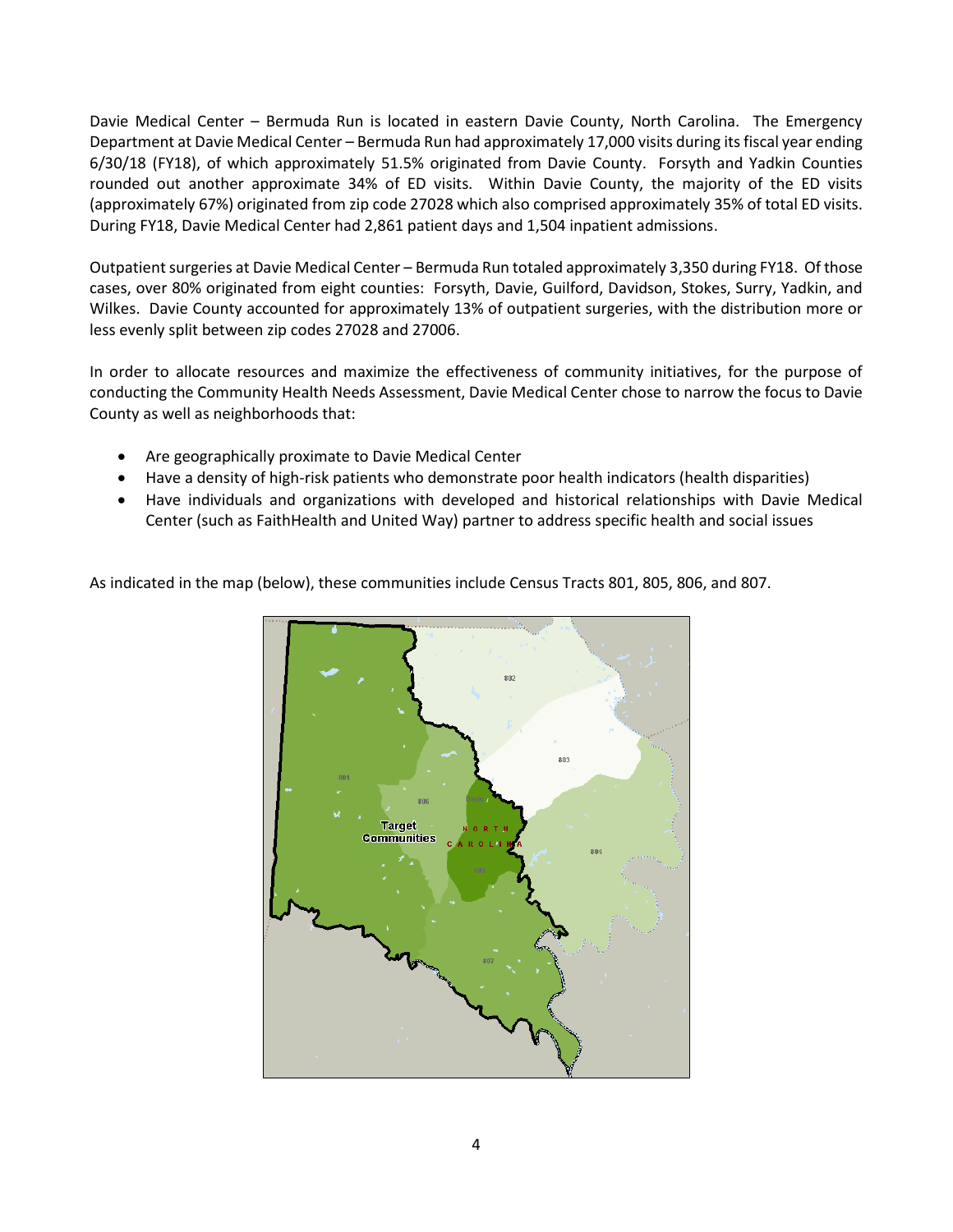Neighborhood resources, ethnic diversity and access to affordable care within Davie County pose formidable organizational challenges in community benefit programming. DMC's approach to community benefit adopts a comprehensive notion of health determinants that are spread across domains of behavioral risk, social and economic circumstances, environmental exposures, and medical care. The balance and effects of many of these determinants, e.g., availability of healthy foods, parks and other safe places to play and exercise, exposure to environmental irritants, and safe housing, are specific to Davie County and are built into the Community Benefit Plan.

#### **IV. Process and Methods Used to Conduct the CHNA**

Davie Medical Center worked closely with the Davie County Health Department to gain insight on the health needs of the community. Davie Medical Center was part of Davie County Health Department's community health assessment team that collaboratively created the Health Department's community health assessment process and report. The Health Department's Community Health Assessment is the result of efforts to assess the health needs of Davie County, as required at least every four years by the North Carolina Department of Health & Human Services. The purpose of the Community Health Assessment is to provide an understanding of the current health status and needs of Davie County, along with community strengths, assets and potential resources to address those needs.

#### **Principles of Community Engagement:**

| <b>Principle</b>                 | <b>Key elements</b>                                                                                                                                                                                               |
|----------------------------------|-------------------------------------------------------------------------------------------------------------------------------------------------------------------------------------------------------------------|
| Set Goals                        | . Clarify the purposes/goals of the engagement effort<br>. Specify populations and/or communities                                                                                                                 |
| <b>Study Community</b>           | • Economic conditions<br>• Political structures<br>. Norms and values<br>• Demographic trends<br>• History<br>• Experience with engagement efforts<br>• Perceptions of those initiating the engagement activities |
| <b>Build Trust</b>               | • Establish relationships<br>. Work with the formal and informal leadership<br>• Seek commitment from community organizations and<br>leaders<br>• Create processes for mobilizing the community                   |
| Encourage self-<br>determination | Community self-determination is the responsibility and<br>right of all people<br>. No external entity should assume that it can bestow on a<br>community the power to act in its own self-interest                |

| <b>Principle</b>                                     | <b>Key elements</b>                                                                                                                                                                                                                                       |
|------------------------------------------------------|-----------------------------------------------------------------------------------------------------------------------------------------------------------------------------------------------------------------------------------------------------------|
| Establish partnerships                               | . Equitable partnerships are necessary for success                                                                                                                                                                                                        |
| <b>Respect diversity</b>                             | • Utilize multiple engagement strategies<br>• Explicitly recognize cultural influences                                                                                                                                                                    |
| Identify community<br>assets<br>and develop capacity | . View community structures as resources for change and<br>action<br>• Provide experts and resources to assist with analysis,<br>decision-making, and action<br>• Provide support to develop leadership training, meeting<br>facilitation, skill building |
| Release control to the<br>community                  | . Include as many elements of a community as possible<br>• Adapt to meet changing needs and growth                                                                                                                                                        |
| Make a long-term<br>commitment                       | Recognize different stages of development and Provide<br>ongoing technical assistance                                                                                                                                                                     |

Source: Principles of Community Engagement: Edition 2. Clinical and Translational Science Awards Consortium Community Engagement Key Function Committee Task Force on the Principles of Community Engagement. 2011;11-7782.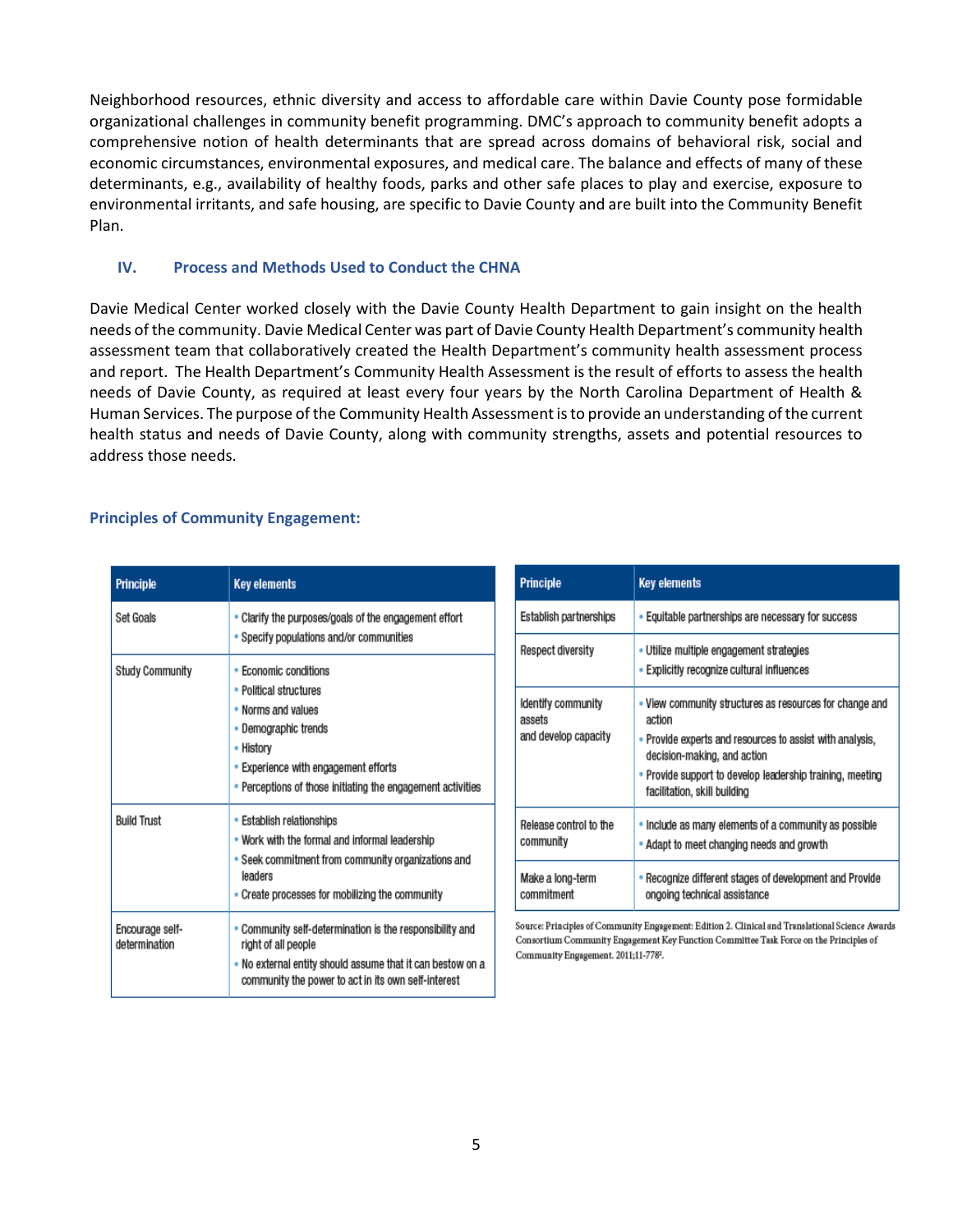#### **Literature Review and Secondary Data Sources:**

Other secondary data sources were reviewed including:

- 1. Wake Forest Baptist Medical Center Community Dashboard/Healthy Communities Institute: <http://www.wakehealth.edu/HCI/?hcn=CommunityDashboard>
- 2. County Health Rankings and Roadmaps:<http://www.countyhealthrankings.org/>
- 3. 2016 State of the County Health: https://www.daviecountync.gov/679/State-of-the-County-Report
- 4. US Census Bureau 2010 Census (2017 estimates)
- 5. NC Center for Health Statistics/LINC
- 6. Healthy Davie initiative https://www.myhealthydavie.org
- 7. Healthy People 2020
- 8. Healthy North Carolina 2020
- 9. Center for Medicare and Medicaid Health Outcomes Survey https://hosonline.org/

#### **Primary Data Sources:**

#### **Wake Forest Baptist Health (WFBH) Strategic Plan**

The WFBH 3-Year Strategic Plan was reviewed and potential areas of alignment with community benefit strategies were identified.

## **Community Input – Resident Surveys (conducted by Davie County Health Department)**

The Davie County Community Health Assessment Survey was conducted during 2017. The CHA team determined that survey dissemination and collection would be most effectively and efficiently completed through clients, contacts and staff of agencies with the county, as well as those represented on the CHA team (representatives of Davie County Health Dept., Davie County Schools, Davie County Senior Services, Novant Health, Wake Forest Baptist Health, Davie Community Foundation, Davie County Cooperative Extension, Davie YMCA and Town leaders).

Approximately 670 Davie County residents completed a questionnaire regarding their health status, health behaviors, and factors that impact their quality of life. The Davie County Health Department's community health survey tool was created on Survey Monkey and residents could choose to complete the survey on-line or on paper. Surveys were emailed or hand delivered to service agencies and organizations within the County. For the Spanish-speaking community, the community health survey was translated to Spanish and disseminated through the Davie County Health Department and through Saint Francis Assisi Catholic Church, where interpreter services were provided.

The Health Department's community health assessment was a collective and collaborative effort. In addition to the survey, the Davie County Health Department partnered with representatives from local government departments, nonprofit agencies and organization and major health systems through the Healthy Davie initiative. This initiative encourages communication and collaboration among the agencies and organizations to positively impact areas of education, poverty and wellness to achieve a "healthy community" status.

Based on the primary and secondary data and identified recurring issues, the CHA team chose the following three priorities to protect and improve the lives and health of Davie County residents:

- 1. Chronic disease management
- 2. Drug misuse and abuse prevention and education
- 3. Access to affordable care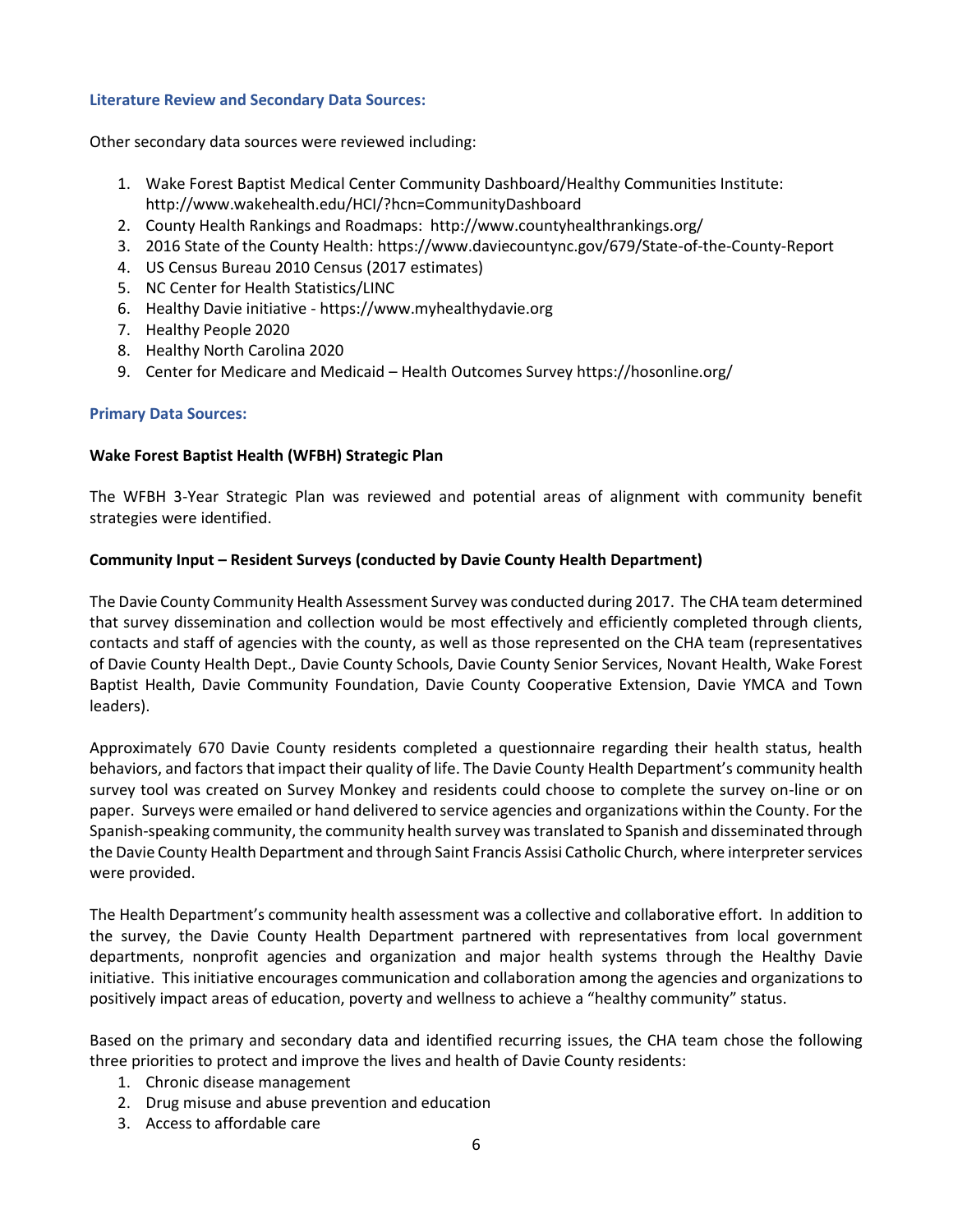## **FaithHealthNC Community Asset Mapping**

FaithHealth NC held two workshops in Davie County in 2016 comprised of people and organizations providing religious, health and social services in the community.

By working with the two groups, health seeker and health provider groups, participants identified the most important factors contributing and working against health in the community. Providers identified how partnerships and resources could contribute to improve health. Key findings in these work groups included:

Food insecurities, inadequate emergency care, schools are a main source for offering services to families and are major advocates for children, and the hospital and community college are partnering to provide services. In addition, the groups identified that services are concentrated in Mocksville and many cannot access this care. Poorer neighborhoods seemed to be neglected. Dental care, transportation and housing needs for the homeless are key issues. Lack of transportation, lack of finances, proximity to healthcare and depression are factors that work against the well-being in the community.

From these meetings, next steps were identified primarily focusing on transportation and other access to care issues.

## **Community Input – Resident Surveys (conducted by Davie Aging Services Planning Committee)**

The Davie County Aging Plan Survey was conducted in 2018 by the Davie Aging Planning Committee/Davie County Senior Services. The goal of the survey is to create a 2019-2024 comprehensive aging plan for Davie County that supports its aging population and improve the quality of life for everyone in Davie County. Six facilitator led meetings were held in October 2018 to discuss: (1) what the County is doing well; and (2) what opportunities exist for improvement. Representatives from Davie Medical Center were on the Davie Aging Planning Committee.

The two main questions of the survey were: (1) what concerns you most about aging; and (2) how well is Davie County doing to address important issues regarding aging. Of the participants taking the survey, 85% were 55 or older, 66% were women, 90% were white and 58% had household income of \$50,000 or greater. Based on the survey results, the biggest life issues identified were declining health/major illness, managing chronic illness, running out of money, losing the ability to take care of their home, getting dementia and not being able to afford necessities (food, medicine, housing, and health care). The most identified opportunities to improve upon included: home repairs for those who can't afford them, affordable housing, dental services and safe sidewalks.

## **Comments from 2017-2019 CHNA**

All CHNA and Implementation reports along with county indicator tracking are available on the WFBH website <http://www.wakehealth.edu/HCI/>and http://www.wakehealth.edu/Davie-Medical-Center/About/Community-Benefits/Community-Benefits.htm. No comments from the public have been received to date. All future comments will be incorporated into future CHNA and implementation strategies and reports.

## *V.* **Identification and Prioritization of Community Health Need**

To address the community health needs identified in the CHNA, recommendations for initiatives were prioritized based on secondary data findings, primary data gathered through FaithHealthNC workshops, Davie County Health Department community health assessment and survey findings, the Davie Aging Services Planning survey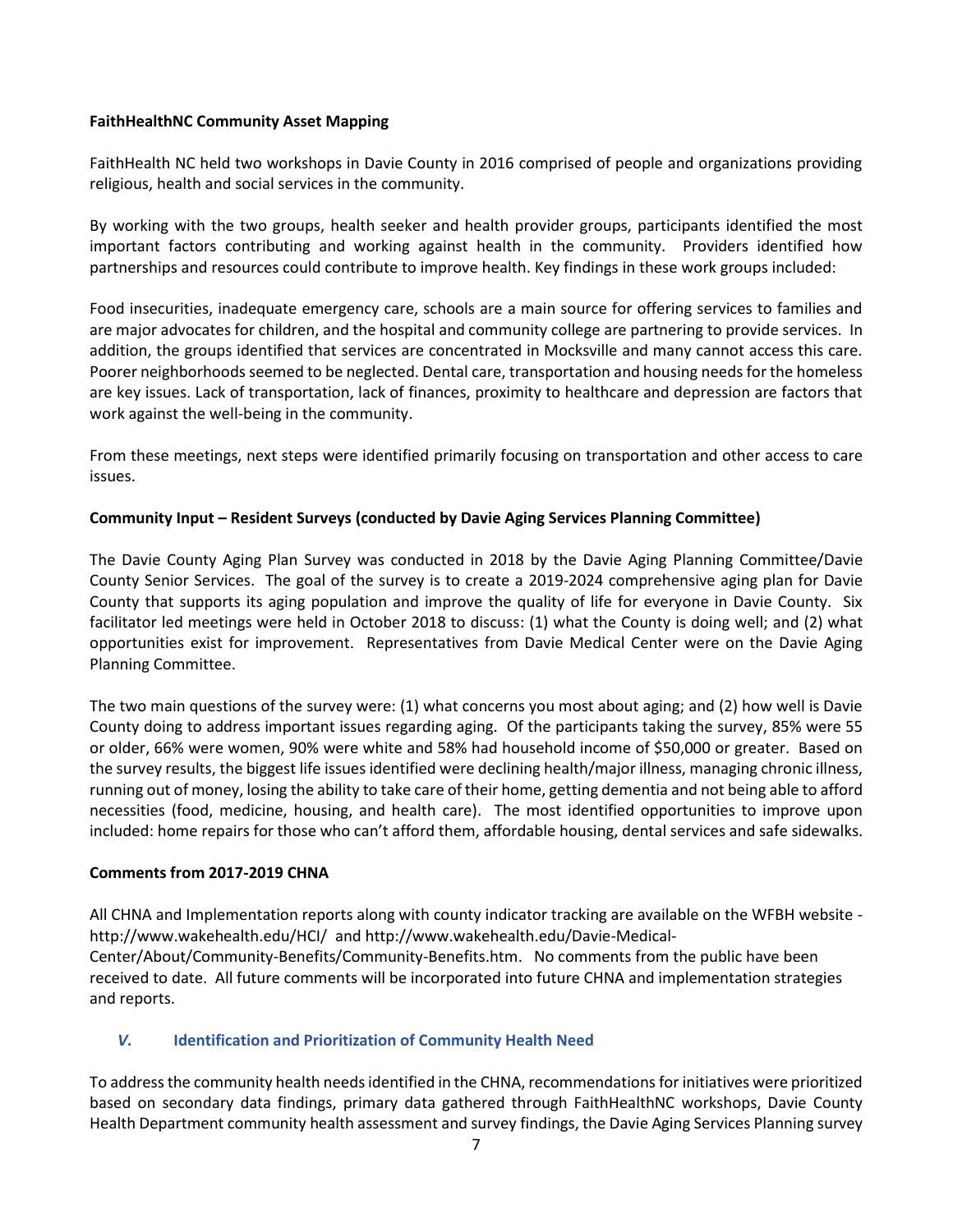findings and the feedback from the WFBH CHNA steering committee and senior leadership. The identified priority health needs and recommended initiatives were then grouped into the following four domains:

- Access to care
- Chronic disease management and prevention
- Behavioral health and substance dependency
- Maternal and child health

The following prioritization criteria and weighting was used to identify community benefit priorities:

| <b>Criteria</b>                                                       | <b>Weighted Value</b> |
|-----------------------------------------------------------------------|-----------------------|
| Identified as a county priority                                       |                       |
| Disparity exists within census tract/zip code/county/market           | 3                     |
| WFBH steering/leadership perceive as a priority                       | 2                     |
| Great potential to improve health status                              | 3                     |
| Positive visibility for WFBH                                          | 1                     |
| High # of patients/residents can/would be impacted                    | 2                     |
| Feasibility/resources availability / existing relationships           | っ                     |
| Supports WFBH Strategic Plan objectives                               | っ                     |
| Synergy with current supported initiatives- FaithHealthNC, United Way | フ                     |
| Coordinates/complements with County Health Department assessment      | 1                     |
| priorities                                                            |                       |
| <b>Total points</b>                                                   | 20                    |

A strategic framework was also developed with the ultimate goal of community engagement for DMC, which includes guiding principles for addressing the conditions/priorities that influence the health of communities and contribute to better health of the population served.

## **Guiding Principles**

- *Focus on the places where need is concentrated.* Health in targeted neighborhoods served focusing on obesity, diabetes, healthy eating, exercise, and working with nutritious foods
- *Tighten Social Service, Faith and Other Agency partnerships. S*upport/sustain/enhance community resource agencies that care for the social and behavioral health needs of our patients and residents. This includes Southside FQHC, United Way Funded Agencies, Second Harvest Food Bank and the many hundreds of faith groups already involved in the lives of our patients and neighborhoods.
- *Strengthen patients and partners through health education and literacy focus.* Programs and initiatives provide the opportunity to build the capacity of patients and community members to blend the very best of health science with their own intelligence and wisdom to make the choices that advance health of themselves and those they love.

The Community Benefit steering committee along with the Executive Team developed the final priorities which are summarized in the table below.

| Domain         | <b>Priority Health Areas to Address</b>                     |  |
|----------------|-------------------------------------------------------------|--|
| Access to Care | Decrease ED Utilization for uninsured/charity care patients |  |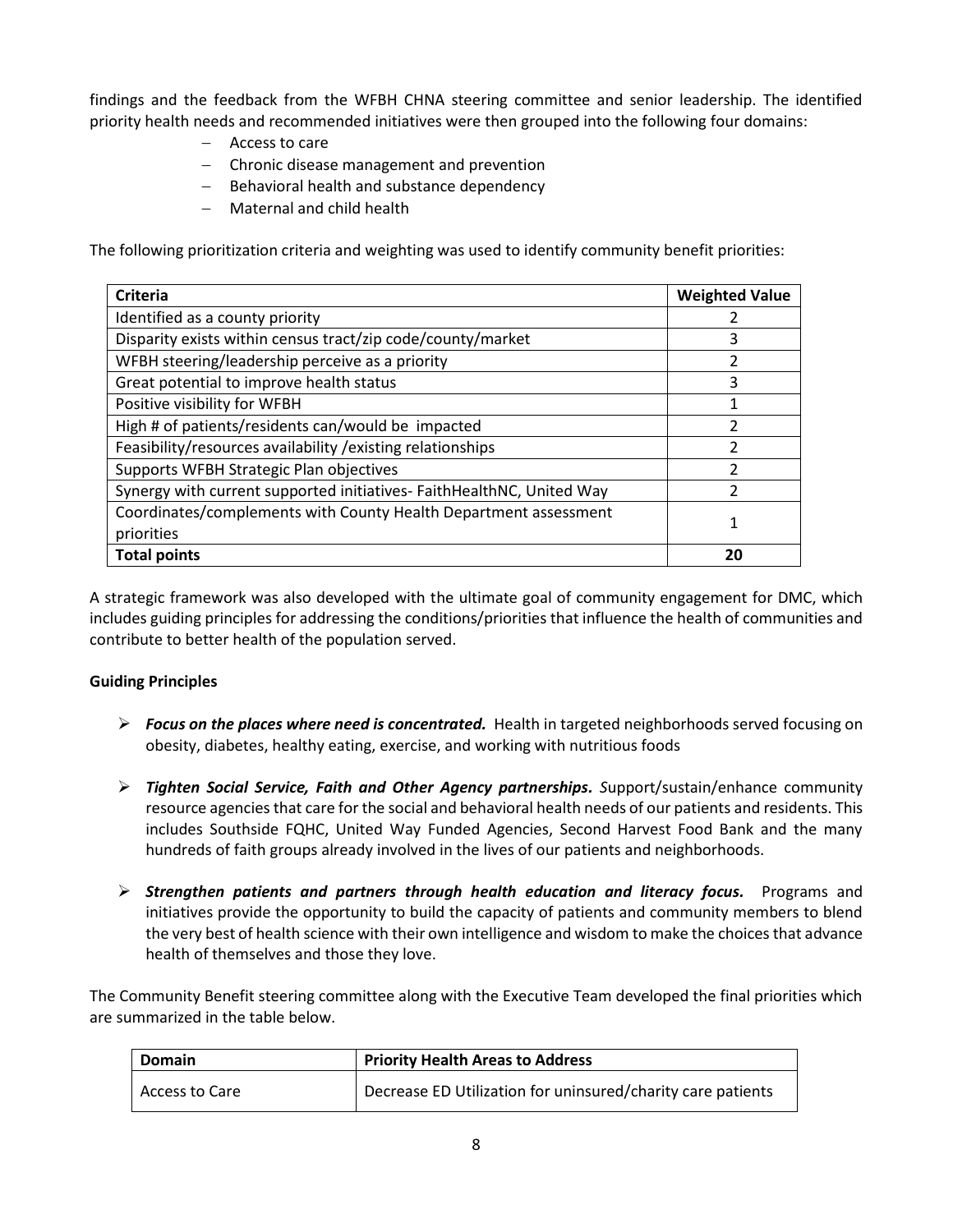| Access to Care                   | Increase WFBH patients with health insurance /usual source  |  |  |
|----------------------------------|-------------------------------------------------------------|--|--|
|                                  | of care                                                     |  |  |
|                                  | Increase WFBH patients with access to transportation to     |  |  |
| Access to Care                   | clinic appointments                                         |  |  |
|                                  | Increase primary care access points in vulnerable           |  |  |
| Access to Care                   | communities                                                 |  |  |
| Chronic Disease                  | Healthy Lifestyle Behaviors and Community Environment -     |  |  |
| Management & Prevention          | screenings, exercise promotion and healthy living classes   |  |  |
| Chronic Disease                  | Increase self-management education opportunities for        |  |  |
| Management & Prevention          | patients and residents with chronic disease                 |  |  |
| Chronic Disease                  | Increase primary care group visits for diabetic and obesity |  |  |
| Management & Prevention          | patients                                                    |  |  |
| Chronic Disease                  | Increase patients and Wake employees enrolled in chronic    |  |  |
| Management & Prevention          | care management programs                                    |  |  |
| Chronic Disease                  | Health Screening and Early Detection: Provide               |  |  |
| Management & Prevention          | Mammography/Women's Cancer community screenings             |  |  |
| <b>Behavioral Health and</b>     | Implement a new program, Sources of Strength, a peer        |  |  |
| Substance Abuse                  | based suicide initiative, at Davie County middle and high   |  |  |
|                                  | schools                                                     |  |  |
| <b>Behavioral Health and</b>     | Decrease ED Utilization for behavioral health related       |  |  |
| <b>Substance Abuse</b>           | conditions, including substance abuse                       |  |  |
| <b>Maternal and Child Health</b> | Increase education for women on the benefits of good pre-   |  |  |
|                                  | conception health and early prenatal care                   |  |  |

Given the high level of charity care, percent below poverty and number of co-morbidities as noted in the Wake Chronic Disease Registry data for obesity, diabetes, and hypertension, the following census tracts were prioritized for place based/community impact: 801, 805, 806, and 807.

## **VI. Davie County Community Resources to Address Needs**

| <b>Public Services</b>                      |                           |                      |              |
|---------------------------------------------|---------------------------|----------------------|--------------|
| Transportation                              |                           |                      |              |
| <b>PART Transportation</b>                  |                           |                      | 336-883-7278 |
| <b>YVEDDI Transportation</b>                | 622 North Main ChurchRoad | Mocksville, NC 27028 | 336-751-2187 |
| County Services                             |                           |                      |              |
| Davie County Senior<br>Services             | 278 Meroney Street        | Mocksville, NC 27028 | 336-753-6230 |
| DavieCountyDepartment of Social<br>Services | 228 Hospital Street       | Mocksville, NC 27028 | 336-751-8800 |
| Davie County Public Library                 | 7796 NC 801               | Cooleemee, NC 27014  | 336-284-2805 |
| Davie County Public Library                 | 371 North Main Street     | Mocksville, NC 27028 | 336-753-6030 |
| Domestic Violence and Rape<br>Crisis Center | 123 South Main Street     | Mocksville, NC 27028 | 336-751-4357 |
| Davie Detention Center                      | 135 Green Street          | Mocksville, NC 27028 | 336-753-6645 |
| CooperativeExtension-Davie<br>County        | 180 South Main Street     | Mocksville, NC 27028 | 336-753-6100 |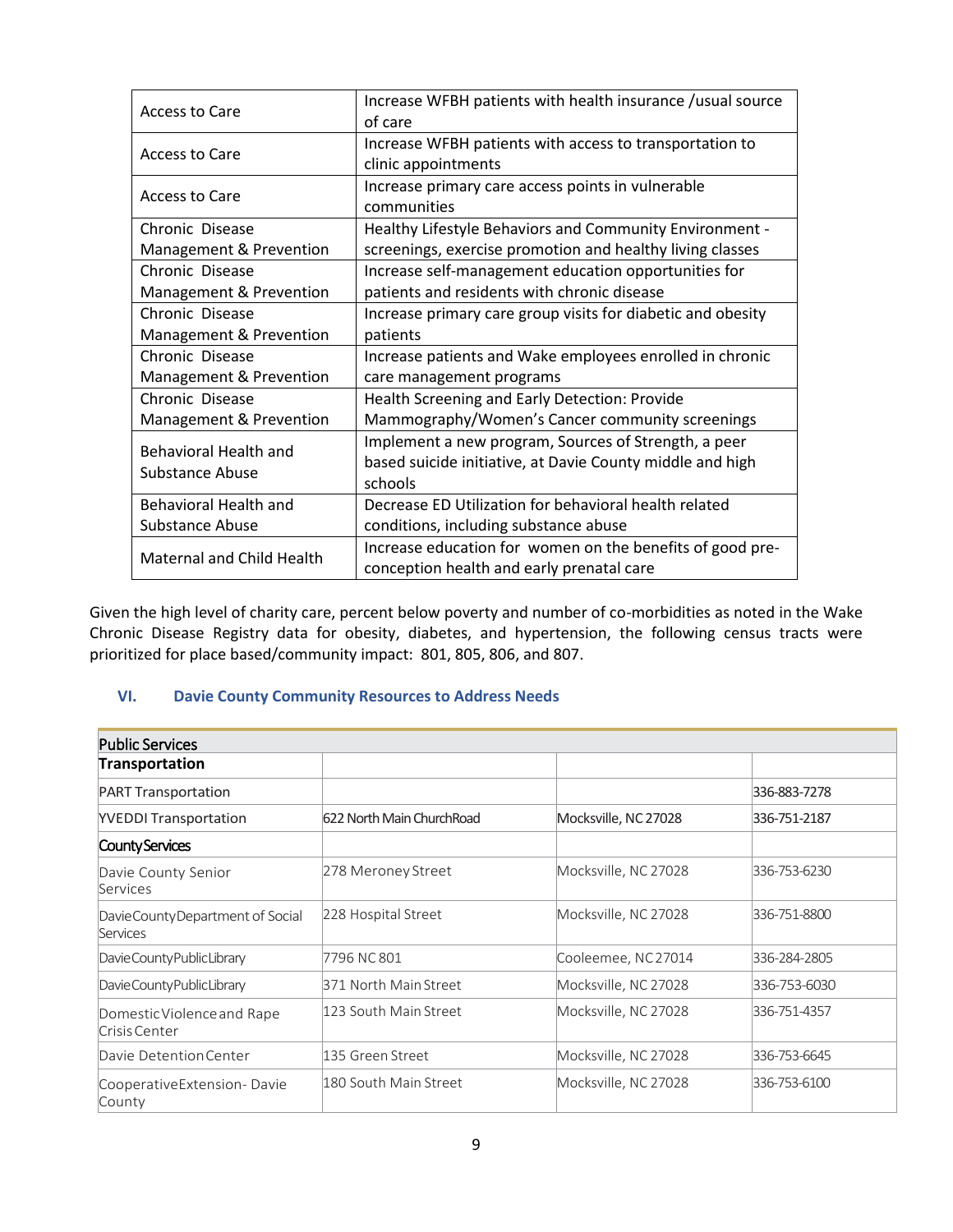| Buckle Up Davie (Car Seat<br>Program)    | 210 Hospital Street             | Mocksville, NC 27028 | 336-753-6750 |
|------------------------------------------|---------------------------------|----------------------|--------------|
| Davie County Parks and<br>Recreation     | 644 North MainStreet            | Mocksville, NC 27028 | 336-753-2325 |
| Department of<br>Veteran's Services      | 277 Meroney St.                 | Mocksville, NC 27028 | 336-753-6225 |
| Cooleemee PoliceDept.                    | 114 Duke Street                 | Cooleemee, NC27014   | 336-284-4098 |
| Davie County Elections                   | 161 Poplar Street Suite 102     |                      | 336-753-6072 |
| Davie Chamberof<br>Commerce              | 135 South Salisbury Street      | Mocksville, NC 27028 | 336-751-3304 |
| Davie CountyGovernment                   | 123 South Main Street           | Mocksville, NC 27028 | 336-753-6001 |
| Davie County<br>PublicUtilities          | 298 East Depot Street           | Mocksville, NC 27028 | 336-753-6090 |
| Davie County Register<br>of Deeds        | 123 South Main Street           | Mocksville, NC 27028 | 336-753-6080 |
| <b>General Services</b>                  |                                 |                      |              |
| Just Hope                                | 643 Wilkesboro Street           | Mocksville, NC 27028 | 336-909-4241 |
| Storehouse for Jesus                     | 675 East Lexington Road         | Mocksville, NC 27028 | 336-753-1431 |
| Smart Start of Davie County              | 1278 Yadkinville Road           | Mocksville, NC 27028 | 336-751-2113 |
| Head Start                               | 819 Dulin Road                  | Mocksville, NC 27028 | 336-998-1831 |
| Head Start                               | 7131 NC Hwy 801                 | Mocksville, NC 27028 | 336-284-6066 |
| Davie Pregnancy Center                   | 491 Madison Road                | Mocksville, NC 27028 | 336-753-4673 |
| Davie Community Fdn                      | 107 North Salisbury Street      | Mocksville, NC 27028 | 336-753-6903 |
| UnemploymentOffice and<br>Career Center  | 375 Hospital St. Suite 101      | Mocksville, NC 27028 | 336-751-3315 |
| Mebane Foundation                        | 232 South MainStreet            | Mocksville, NC 27028 | 336-936-0041 |
| Churches                                 |                                 |                      |              |
| ChinqupionGrove<br><b>Baptist Church</b> | 4462 NC Hwy 801 North           | Mocksville, NC 27028 | 336-998-3362 |
| Cornerstone ChristianChurch              | 1585 Hwy 801                    | Mocksville, NC 27028 | 336-998-0600 |
| Evangelical Church                       | 819 Greenhill Road              | Mocksville, NC 27028 | 336-492-2869 |
| Jericho Church of Christ                 | 124 Davie Academy Road          | Mocksville, NC 27028 | 336-492-5291 |
| Journey of Faith Church of<br>Christ     | 124 Wilkesboro Street           | Mocksville, NC 27028 | 336-753-1390 |
| Liberty AME Zion Church                  |                                 | Mocksville, NC 27028 | 336-284-2508 |
| Life CommunityChurch                     | 170 Duard ReavisRoad            | Mocksville, NC 27028 | 336-492-6512 |
| Mainville AME Zion Church                | 165 Main Church Road            | Mocksville, NC 27028 | 336-751-9146 |
| Mocks United MethodistChurch             | 523 Beauchamp Road              | Advance, NC 27006    | 336-998-1335 |
| New Jerusalem Apostolic                  | 291 Campbell Road<br>PO Box 334 | Mocksville, NC 27028 | 336-751-0049 |
| Mt Sinai AME Zion Church                 | 482 Peoples CreekRoad           | Advance, NC 27006    | 336-998-6231 |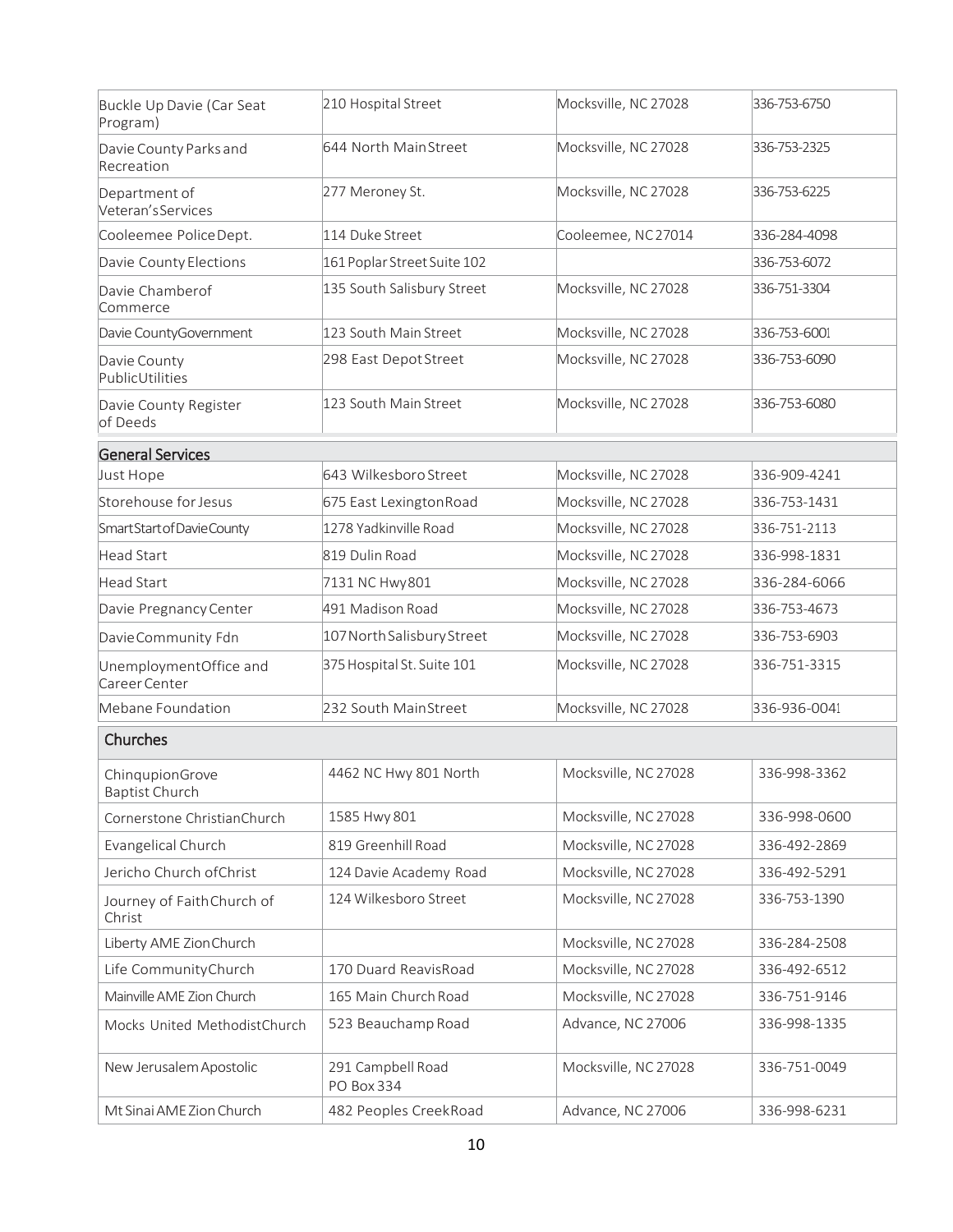| Smith Grove AME Zion                            | 3707 US Hwy 158                    | Mocksville, NC 27028 | 336-998-9544 |
|-------------------------------------------------|------------------------------------|----------------------|--------------|
| RefugeCommunityChurch                           | 137 Marginal Street                | Cooleemee, NC 27014  | 336-284-2278 |
| The Episcopal Church of the<br>Ascension atFork | 183 Fork Bixby Road                | Advance, NC 27006    | 336-998-0857 |
| Advance First Baptist<br>Church                 | 1938 NC Hwy 801 South              | Advance, NC 27006    | 336-998-6302 |
| Bear Creek Baptist Church                       | 492 Bear Creek Church Road         | Mocksville, NC 27028 | 336-492-7456 |
| <b>Blaise Baptist Church</b>                    | 134 Blaise Church Road             | Mocksville, NC 27028 | 336-751-3639 |
| Boxwood Baptist Church                          | 299 Boxwood Baptist<br>Church Road | Mocksville, NC 27028 | 336-284-4360 |
| Bread of Life Baptist Church                    | 4557 NC Hwy 801 North              | Mocksville, NC 27028 | 336-998-6390 |
| Calahaln Friendship<br><b>Baptist Church</b>    | 470 Calahaln Road                  | Mocksville, NC 27028 | 336-492-2266 |
| Calvary Baptist Church                          | 2165 Davie Academy Road            | Mocksville, NC 27028 | 336-492-5334 |
| Calvary Baptist Church                          | 1663 US Hwy 601 South              | Mocksville, NC 27028 | 336-751-6300 |
| Calvary Baptist Church                          | 155 Commerce Drive                 | Advance, NC 27006    | 336-998-1489 |
| CedarCreekBaptistChurch                         | 711 Cedar Creek Road               | Mocksville, NC 27028 | 336-998-8191 |
| Cedar Grove Baptist Church                      | 307CedarCreekChurchRoad            | Mocksville, NC27028  | 336-940-5632 |
| CommunityBaptistChurch                          | 612 Gladstone Road                 | Mocksville, NC 27028 | 336-284-2779 |
| Cornatzer BaptistChurch                         | 1372 Cornatzer Road                | Mocksville, NC 27028 | 336-998-4399 |
| Davie Baptist Church                            | 1489 Fork BixbyRoad                | Advance, NC 27006    | 336-998-2771 |
| Dutchman CreekBaptist Church                    | 5723 NC Hwy 801 South              | Mocksville, NC 27028 | 336-998-8855 |
| Eaton Baptist Church                            | 430 Eaton's ChurchRoad             | Mocksville, NC 27028 | 336-998-3746 |
| Fairfield BaptistChurch                         | 164 Excalibur Lane                 | Mocksville, NC 27028 | 336-751-0169 |
| Farmington BaptistChurch                        | 1835 Farmington Road               | Mocksville, NC 27028 | 336-998-3826 |
| Fellowship BaptistChurch                        | 1084 Rainbow Road                  | Advance, NC 27006    | 336-998-6544 |
| First Baptist Church                            | 412 North Main Street              | Mocksville, NC 27028 | 336-751-5312 |
| Churches                                        |                                    |                      |              |
| Fork Baptist Church                             | 3140 US Hwy 64East                 | Mocksville, NC 27028 | 336-998-8306 |
| Freedom BaptistChurch of<br>Davie County        | 118 Cornatzer Road                 | Mocksville, NC 27028 | 336-998-5294 |
| Greater Mt MoriahMissionary<br>Baptist Church   | 2076 US Hwy 601 South              | Mocksville, NC 27028 | 336-753-1273 |
| Hillsdale Baptist Church                        | 4815 US Hwy 158                    | Advance, NC 27006    | 336-940-6618 |
| Hope Baptist Tabernacle                         | 2408 US Hwy 158                    | Mocksville, NC 27028 | 336-998-3616 |
| Ijames Baptist Church                           | 1038 Ijames Church Road            | Mocksville, NC 27028 | 336-492-5265 |
| Jerusalem Baptist Church                        | 3203 US Hwy 601 South              | Mocksville, NC 27028 | 336-284-2328 |
| New Bethel BaptistChurch                        | 585 Boxwood Church Road            | Mocksville, NC 27028 | 336-284-2990 |
| NewShepardBaptistChurch                         | 108 Wall Street                    | Cooleemee, NC 27014  | 336-284-4143 |
| Shiloh Baptist Church                           | 544 East Depot Street              | Mocksville, NC 27028 | 336-751-0597 |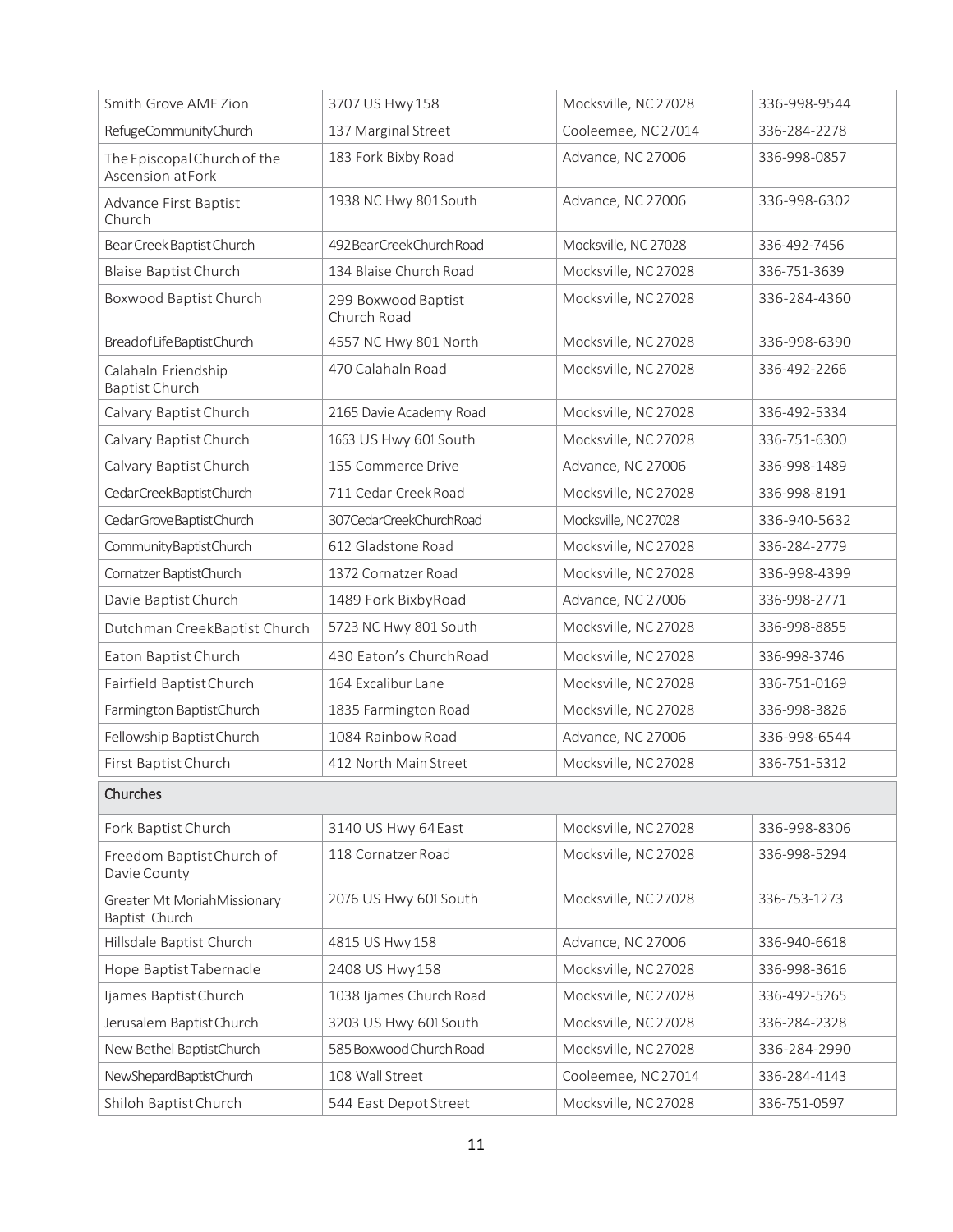| YadkinValleyBaptistChurch                     | 1324 Yadkin Valley Road   | Advance, NC 27006    | 336-998-7230 |
|-----------------------------------------------|---------------------------|----------------------|--------------|
| Edgewood Baptist Church                       | 7483 NC Hwy 801 South     | Mocksville, NC 27028 | 336-284-2593 |
| First Baptist Church                          | 284 Marginal Street       | Cooleemee, NC 27014  | 336-284-2626 |
| <b>Green Meadows</b><br><b>Baptist Church</b> | 1646 NC Hwy 801 North     | Mocksville, NC 27028 | 336-998-3022 |
| St Frances of Assisi<br>Catholic Church       | 862 Yadkinville Road      | Mocksville, NC 27028 | 336-751-2973 |
| North Main Churchof<br>Christ                 | 605 North MainStreet      | Mocksville, NC 27028 | 336-751-2866 |
| Redland Church of Christ                      | 4302 US Hwy 158           | Advance, NC 27006    | 336-998-3918 |
| Christ Temple<br>Church of God                |                           | Advance, NC 27006    | 336-998-3959 |
| Mocksville Church of God                      | 862 US Hwy 64 East        | Mocksville, NC 27028 | 336-751-0817 |
| Clement GroveChurch of<br>God                 | 159 Parker Road           | Mocksville, NC 27028 | 336-492-5125 |
| Church of GodProphecy NC<br>Hwy               | 601 South                 | Mocksville, NC 27028 | 336-284-2935 |
| HolyCrossLutheranChurch                       | 1913 US Hwy 601 South     | Mocksville, NC 27028 | 336-751-5419 |
| Advance Methodist Church                      | 1911 NC Hwy 801 South     | Advance, NC 27006    | 336-998-0199 |
| Center United<br>Methodist Church             | 728 Wilkesboro Street     | Mocksville, NC 27028 | 336-492-5853 |
| Chestnut GroveUnited<br>Methodist Church      | 2812 US Hwy 601 North     | Mocksville, NC 27028 | 336-492-5659 |
| Dulin United Methodist<br>Church              | 897 Dulin Road            | Mocksville, NC 27028 | 336-998-5409 |
| Elbaville United<br>Methodist Church          | 2595 NC Hwy 801 South     | Advance, NC 27006    | 336-998-6111 |
| Farmington Methodist<br>Church                | 1939 Farmington Road      | Mocksville, NC 27028 | 336-998-7550 |
| Fulton United Methodist<br>Church             | 3689 NC Hwy 810 South     | Advance, NC 27006    | 336-998-8117 |
| Hardison United<br>Methodist Church           | 1630 Jericho Church Road  | Mocksville, NC 27028 | 336-751-5630 |
| Schools                                       |                           |                      |              |
| Davie County High School                      | 180 War Eagle Drive       | Mocksville, NC 27028 | 336-751-5905 |
| Early College                                 | 1211 Salisbury Road       | Mocksville, NC 27028 | 336-753-0888 |
| Central Davie Academy                         | MartinLutherKingJuniorRd. | Mocksville, NC 27028 | 336-751-5712 |
| South Davie Middle School                     | 700 Hardison Street       | Mocksville, NC 27028 | 336-751-5941 |
| North Davie Middle School                     | 497 Farmington Road       | Mocksville, NC 27028 | 336-998-5555 |
| William Ellis Middle School                   | 144 William Ellis Drive   | Advance, NC 27006    | 336-998-2007 |
| Pinebrook Elementary                          | 477 Pinebrook School Road | Mocksville, NC 27028 | 336-998-3868 |
| Shady Grove Elementary                        | 3179 Cornatzer Road       | Advance, NC 27006    | 336-998-4719 |
| William R. Davie Elementary                   | 3437 US Hwy 601 N         | Mocksville, NC 27028 | 336-492-5421 |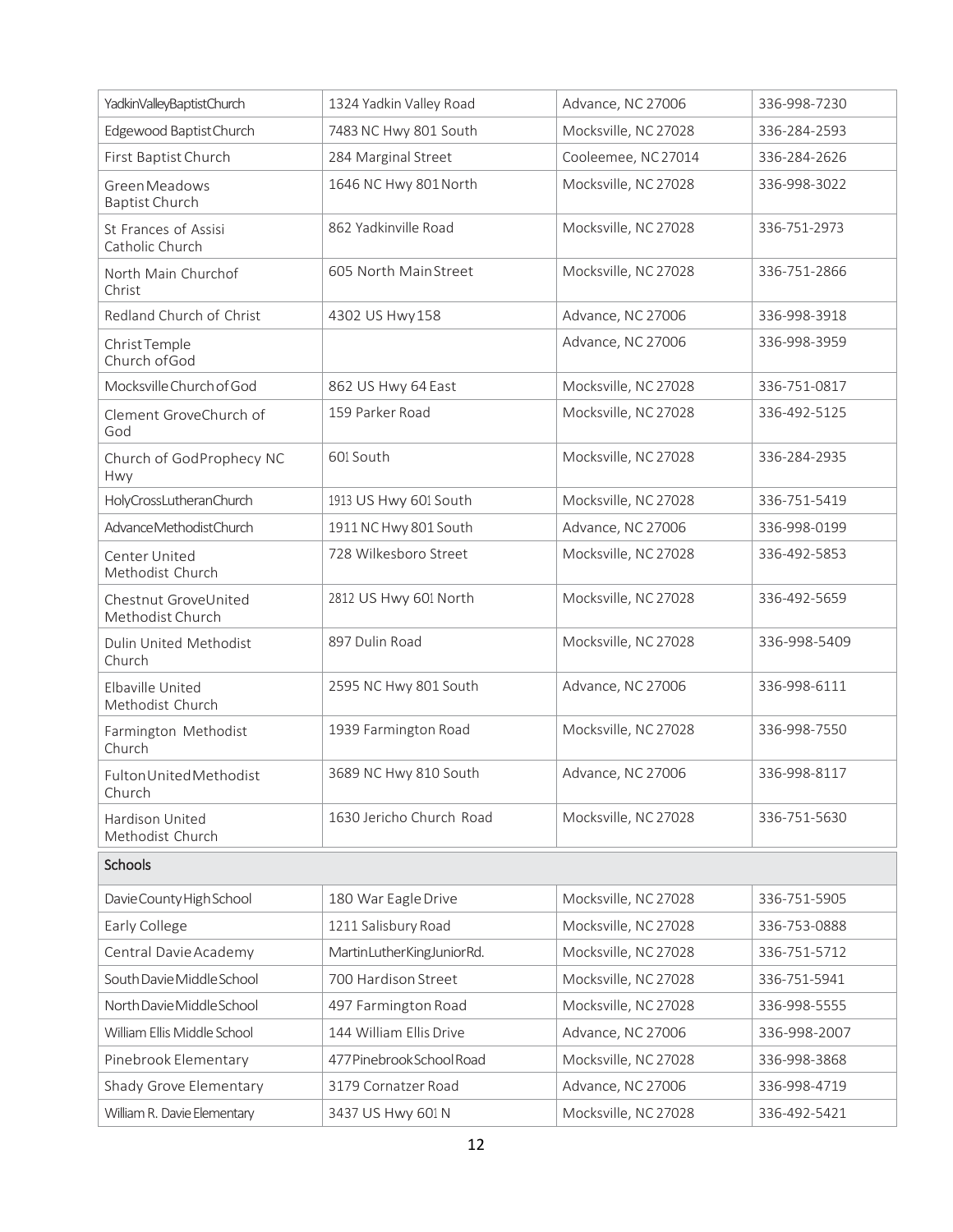| Cooleemee Elementary                           | 136 Marginal Street           | Cooleemee, NC 27014  | 336-284-2581 |
|------------------------------------------------|-------------------------------|----------------------|--------------|
| Cornatzer Elementary                           | 552 Cornatzer Road            | Mocksville, NC 27028 | 336-940-5097 |
| Mocksville Elementary                          | 295 Cemetery Street           | Mocksville, NC 27028 | 336-751-2740 |
| Behavioral, Dental & Medical Resources         |                               |                      |              |
| Storehouse for Jesus                           | 675 East Lexington Road       | Mocksville, NC 27028 | 336-753-1431 |
| Alcoholics Anonymous                           | 310 North Main St.            | Mocksville, NC 27028 | 336-751-2503 |
| Davie Medical Center                           | 329 NC Hwy 801 North          | BermudaRun, NC27006  | 336-998-1300 |
| Diabetes Management<br>Program                 | 210 Hospital Street           | Mocksville, NC 27028 | 336-753-6178 |
| Rescue Squad                                   | 112 Westside Drive            | Mocksville, NC 27028 | 336-751-0808 |
| Hospice & Palliative Care                      | 377 Hospital Street Suite 103 | Mocksville, NC 27028 | 336-753-0212 |
| The Nest Family<br>Counseling                  | 172S. Clement Street Suite 1  | Mocksville, NC 27028 | 336-753-6440 |
| RHA Behavioral Health                          | 119 West Depot St             | Mocksville, NC 27028 | 336-751-5636 |
| Cardinal Innovations<br><b>Wellness Center</b> | 142 Gaither Street            | Mocksville, NC 27028 | 336-778-3658 |
| Davie Dermatology                              | 108 Dornach Way               | Advance, NC 27006    | 336-940-2407 |
| <b>Advance Pediatrics</b>                      | 114 Kinderton Blvd.           | Advance, NC 27006    | 336-998-9742 |
| Digestive Health                               | 112KindertonBlvd.Suite100     | Advance, NC 27006    | 336-768-6211 |
| Family Care Center                             | 101 Wilkesboro Street         | Mocksville, NC 27028 | 336-753-0800 |
| Hillsdale FamilyPractice                       | P.O. Box 259                  | Advance, NC 27006    | 336-713-2290 |
| Davie MedicalAssociates                        | 485 Valley Road               | Mocksville, NC 27028 | 336-751-8000 |
| Medical Associates of Davie<br>atHillsdale     | 121 Medical Drive             | Advance, NC 27006    | 336-998-9060 |
| Mocksville Pediatrics                          | 113 Market PlaceDrive         | Mocksville, NC 27028 | 336-753-8244 |
| Piedmont Healthcare                            | 375 Hospital Street           | Mocksville, NC 27028 | 336-751-2121 |
| Marlin Chiropractic                            | 854 Valley Road Suite200      | Mocksville, NC 27028 | 336-753-1447 |
| Davie Chiropractic Clinic                      | 501 Wilkesboro Street         | Mocksville, NC 27028 | 336-751-2512 |
| Corvan Chiropractic                            | 375 Hospital Street Suite 100 | Mocksville, NC 27028 | 336-753-0056 |
| Wake Forest Baptist<br>Health-Urgent Care      | 1188 Yadkinville Road         | Mocksville, NC 27028 | 336-713-0555 |
| CareNet Counseling                             | 412 N Main Street             | Mocksville, NC 27028 | 336-751-2041 |
| Dragonfly House                                | 387 Valley Road               | Mocksville, NC 27028 | 336-753-6155 |
| Pharmacy                                       |                               |                      |              |
| CVS Pharmacy                                   | 110 NC Hwy 801 North          | Advance, NC 27006    | 336-940-6870 |
| Davie Discount Drug                            | 141 Marginal Street           | Cooleemee, NC27014   | 336-284-2537 |
| Foster Drug Company                            | 495 Valley Road               | Mocksville, NC 27028 | 336-751-2141 |
| Rite Aid Pharmacy                              | 260 NC Hwy 801N               | Advance, NC 27006    | 336-998-6434 |
| Walgreens Drug Store                           | 5322 US Hwy 158               | Advance, NC 27006    | 336-940-5515 |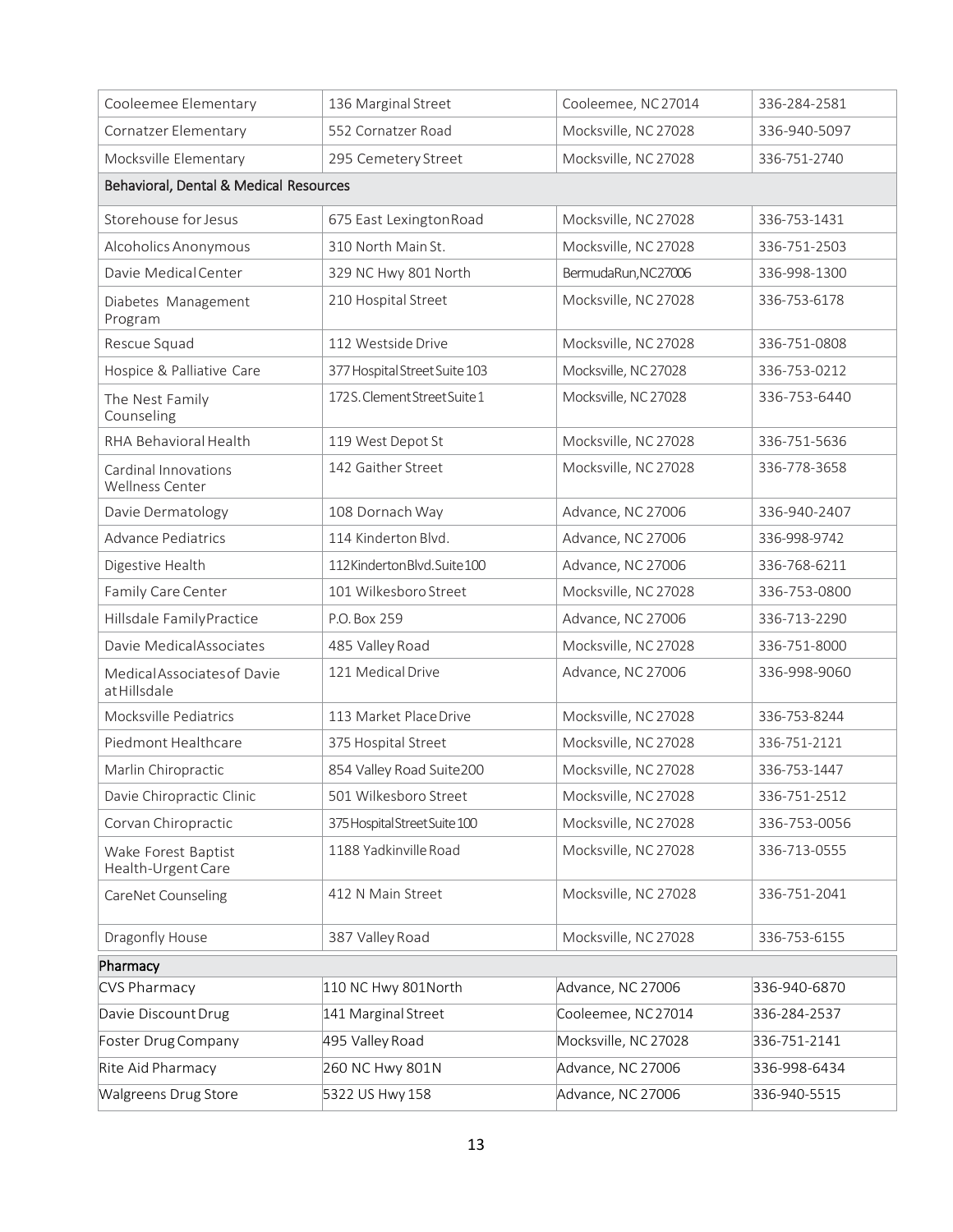| Walmart Pharmacy             | 261 Cooper Creek Drive       | Mocksville, NC 27028  | 336-751-1340 |
|------------------------------|------------------------------|-----------------------|--------------|
| DMC Bermuda Run Pharmacy     | 329 NC Highway 801 N         | Bermuda Run, NC 27006 | 336-998-1030 |
| <b>Walgreens Pharmacy</b>    | 901 Yadkinville Road         | Mocksville, NC 27028  | 336-751-2499 |
| Vision                       |                              |                       |              |
| <b>Walmart Vision Center</b> | 261 Cooper Creek Drive       | Mocksville, NC 27028  | 336-751-2890 |
| Carolina Center for Eye Care | 5380 US Hwy 158 Suite 100    | Advance, NC 27006     | 336-940-2015 |
| Mocksville Vision Center     | 198-B Hospital Street        | Mocksville, NC 27028  | 336-751-5734 |
| Ronald Gantt, OD             | 101 Wilkesboro Street        | Mocksville, NC 27028  | 336-751-2726 |
| Dental                       |                              |                       |              |
| Kevin Armbrecht, DDS         | 330 Hospital Street          | Mocksville, NC 27028  | 336-751-6291 |
| Jeffrey Billings, DDS        | 145 Marginal Street          | Cooleemee, NC27014    | 336-284-2595 |
| Jeffrey Billings, DDS        | 188 Hospital Street          | Mocksville, NC 27028  | 336-751-3305 |
| Thomas Browder, DDS          | 5380USHwy158Suite200         | Advance, NC 27006     | 336-998-9988 |
| Todd Carter, DDS             | 123 NC Hwy 801S, Suite C-100 | Advance, NC 27006     | 336-940-2342 |
| Hillsdale Dental             | 127 Royal Troon Lane         | Advance, NC 27006     | 336-998-2427 |
| Family Dentistry             | Hwy801& YadkinValleyRoad     | Advance, NC 27006     | 336-998-1076 |
| Paul Mighion, DDS            | 198 Hospital Street          | Mocksville, NC 27028  | 336-751-2364 |
| SouthernDentalAssociates     | 135 Medical Drive            | Advance, NC 27006     | 336-998-5437 |
| Rivers Family and Cosmetic   | 118 Hospital Street          | Mocksville, NC 27028  | 336-751-6289 |
| Dentistry                    |                              |                       |              |
| Mocksville Family Dentistry  | 113 Marketplace Drive        | Mocksville, NC 27028  | 336-753-6630 |
| Exercise / Wellness          |                              |                       |              |
| Davie Family YMCA            | 295 Cemetery Street          | Mocksville, NC 27028  | 336-751-9622 |
| Gym 365                      | 377 Hospital Street          | Mocksville, NC 27028  | 336-753-6365 |
| Gym 365                      | 5403 US Hwy 158              | Advance, NC 27006     | 336-998-6365 |

| Assisted Living / Skilled Facilities / GroupHomes |                           |                      |              |
|---------------------------------------------------|---------------------------|----------------------|--------------|
| Autumn Care                                       | 1007 Howard Street        | Mocksville, NC 27028 | 336-751-3535 |
| Bermuda Commons Nursing &<br>Rehabilitation       | 316 NC Hwy 801 South      | Advance, NC 27006    | 336-998-0240 |
| Mocksville Senior Living                          | 337 Hospital Street       | Mocksville, NC 27028 | 336751-2175  |
| Milling Manor                                     | 253 Milling Road          | Mocksville, NC 27028 | 336-751-3276 |
| Somerset                                          | 150 Ken Dwiggins Drive    | Mocksville, NC 27028 | 336-751-1209 |
| Magnolia Place                                    | 270 Duke Street           | Mocksville, NC 27028 | 336-936-9356 |
| Cedar RockAssisted Living                         | 181 Polaris Drive         | Mocksville, NC 27028 | 336-753-1042 |
| Heritage of Cedar Rock                            | 191 Crestview Drive       | Mocksville, NC 27028 | 336-751-1515 |
| Bermuda Village                                   | 142 Bermuda Village Drive | Advance, NC 27006    | 336-998-6112 |
| Davie CountyGroup<br>Home                         | 785 Sanford Ave           | Mocksville, NC 27028 | 336-751-5004 |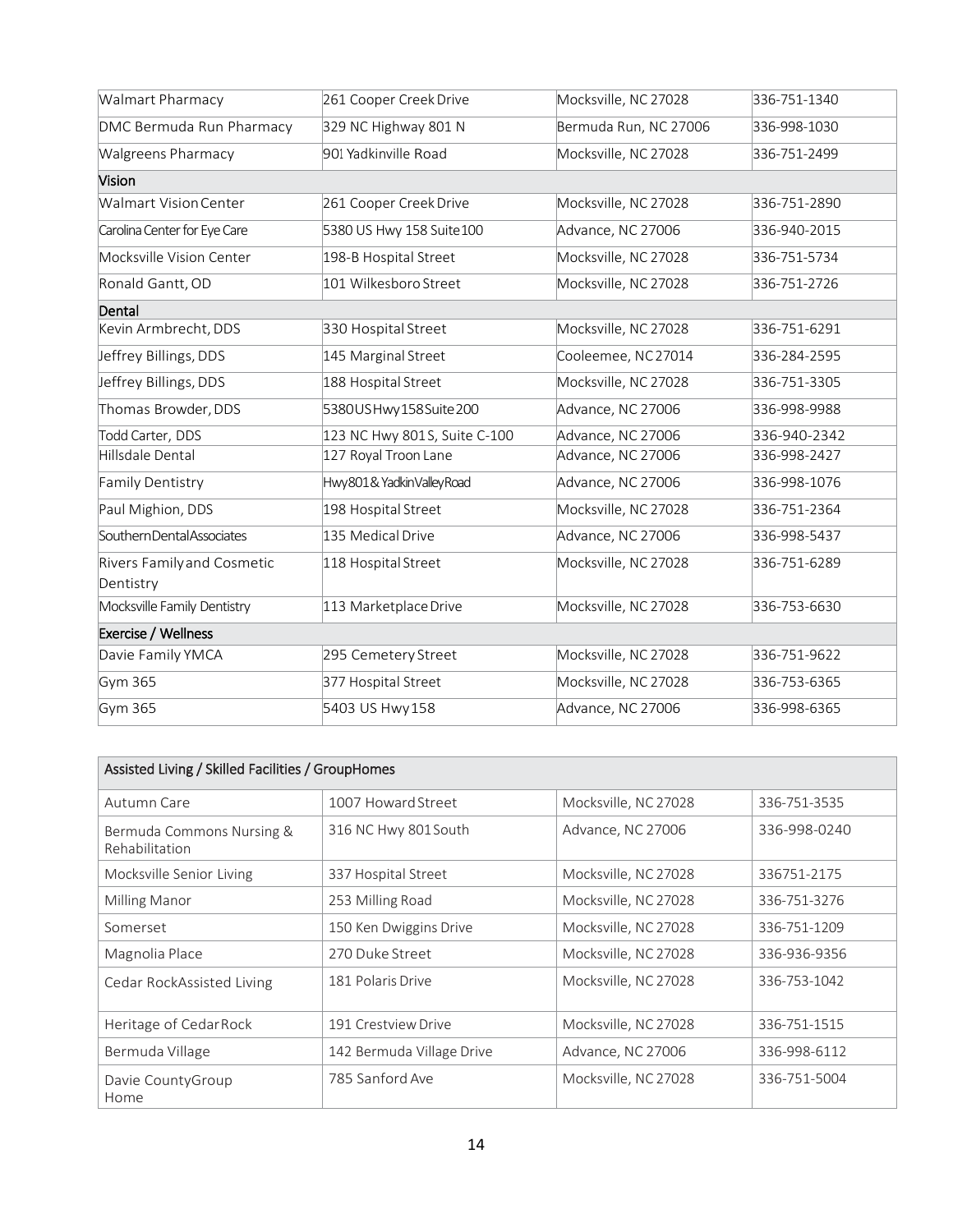## **VII. Progress to Date on 2017-2019 Priorities**

The following tables below provide detailed updates of the 2017-2019 CHNA priority progress.

| <b>Description</b>                                                                                          | FY 17, 18, 19                                                                                                                                                                                                                                                                          |
|-------------------------------------------------------------------------------------------------------------|----------------------------------------------------------------------------------------------------------------------------------------------------------------------------------------------------------------------------------------------------------------------------------------|
| Best Health Classes provided at Davie Medical<br>Center focused on cooking, nutrition and healthy<br>living | 23 classes with topics on health, exercise and<br>nutrition                                                                                                                                                                                                                            |
| Twin City Soccer Association Partnership                                                                    | Providing medical kits & CPR training to staff &<br>coaches and education on proper nutrition,<br>conditioning & injury prevention to parents and<br>children. Sponsored walking trails & a playground at<br>TCSA's soccer complex to provide opportunities for<br>community exercise. |
| <b>Healthy Davie Initiative</b>                                                                             | Support for 1,000,000,000 Step Challenge for Davie<br>County                                                                                                                                                                                                                           |
| Davie Medical Center Path to Wellness;<br><b>Walktober Challenge</b>                                        | Walking Trails from 1/4 mile to 1 mile on the Davie<br>Campus; Challenge to walk 31 minutes for 31 days.                                                                                                                                                                               |

# **1) Educate the Davie community on the principles of proper nutrition and physical activity**

# **2) Offer programs & screenings to help residents lower their risk for chronic disease**

| <b>Description</b>               | FY 17, 18, 19                                                                                                                                                                            |
|----------------------------------|------------------------------------------------------------------------------------------------------------------------------------------------------------------------------------------|
| <b>Healthy Davie Initiative</b>  | Representatives on the Healthy Davie Initiative self-<br>sufficiency & wellness sub groups that provide<br>health care education and materials to Davie County<br>residents.             |
| Davie County Chamber of Commerce | Provide free health screenings and healthy lifestyle<br>education at their annual For Your Health Expo.                                                                                  |
| NC Med Assist Program            | Provide free health screenings, educational<br>materials and over the counter medicines to Davie<br>County residents during their mobile pharmacy<br>program.                            |
| Best Health educational classes  | 8 Health related educational classes on subjects such<br>as brain aneurysms, headaches, pain, eye health,<br>strokes, joint pain, safe sitter basics and other health<br>related topics. |

## **3) Access to care**

| <b>Description</b>               | FY 17, 18, 19                                                                                                                                                                                                                                                                                             |
|----------------------------------|-----------------------------------------------------------------------------------------------------------------------------------------------------------------------------------------------------------------------------------------------------------------------------------------------------------|
| <b>FaithHealth NC Connectors</b> | Serve a critical role in helping Davie County residents<br>with transportation to their medical appointments<br>and after Medical Center discharge. Since 2016, we<br>added 2 health connectors and 14 volunteers that<br>served over 2,100 persons in conjunction with 20<br>Davie County congregations. |